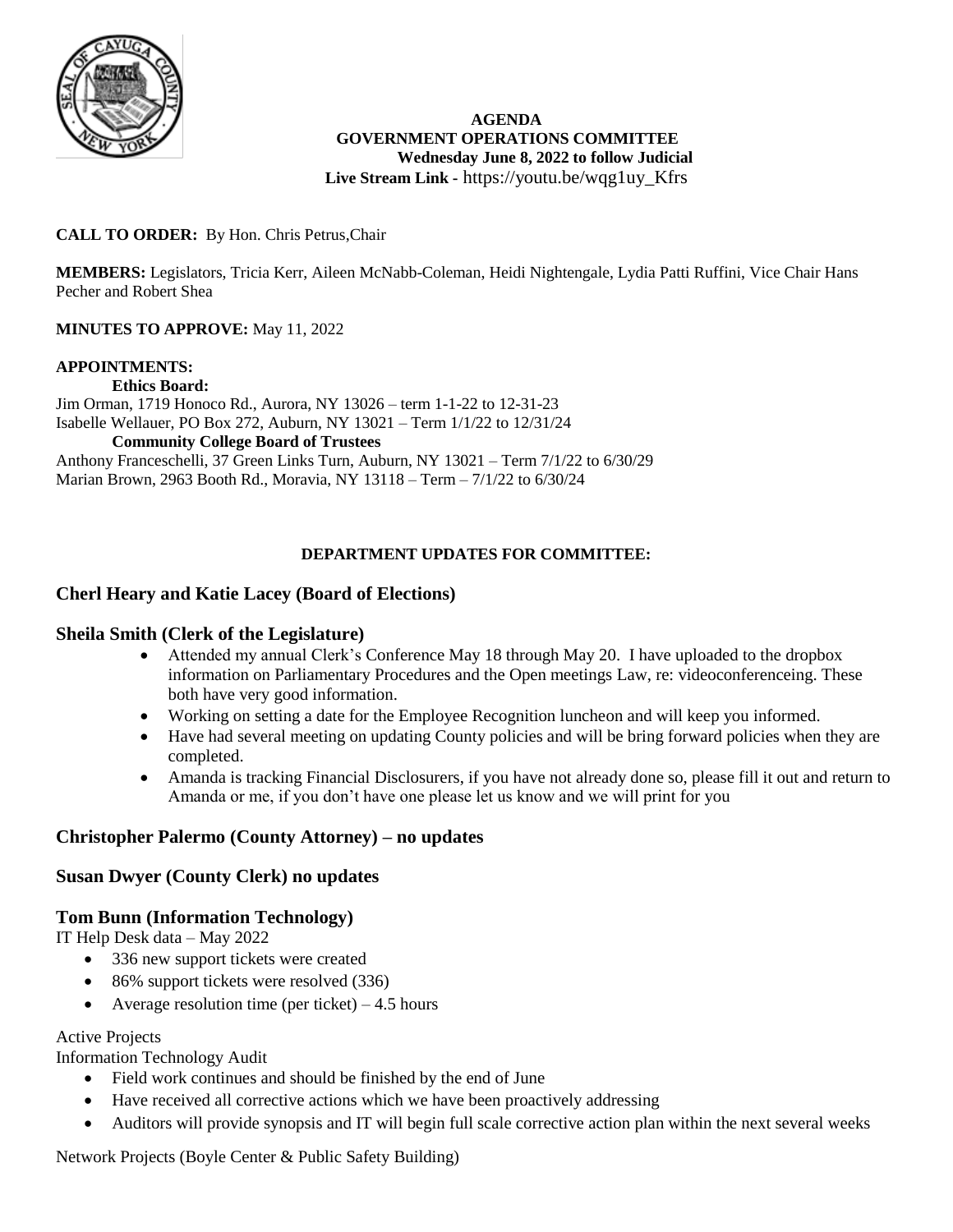- Providing wired infrastructure in both physical spaces
- Boyle Center work was completed June 3rd
- PSB work will provide ubiquitous wireless network capability throughout all office spaces

Infrastructure Security Assessment

- Applied for assessments through CISA (Cybersecurity and Infrastructure Security Agency)
- Will conduct physical security assessment, as well IT assessment (vulnerability scanning, penetration testing, etc.)

County-Wide Network Infrastructure Project

- Kick-off meeting occurring this month
- Network logical design work has begun
- Equipment will be ordered this month
- Project includes complete network core redesign huge undertaking; estimated completion early 2023

Microsoft Office 365 Project

- Kick-off meeting occurring this month
- IT training occurring June-July
- Project priority is the migration of Exchange email (on premises) to the cloud
- Next steps will be to migrate to Office 365 tools (Word, Excel, Access, SharePoint, Teams, etc.)

Attended NYS Cyber Security Conference

o Conference is apart of a statewide effort to boost cyber security awareness and empower local governments, academia, organizations and citizens to make better decisions and control of their digital security.

# **Kevin Swab (Veterans) no updates**

## **RESOLUTIONS**

## **INFORMATION TECHNOLOGY:**

- 6-22-GO-1 **(Added 6-7-22)** Authorizing the Chief Information Officer to create and fill a Senior Computer Systems Technician position in the Cayuga county Information Technology Department
- 6-22-GO-2 **(Added 6-7-22)** Authorizing the Chief Information Officer to fill a Systems Administrator position in the Cayuga County Information Technology Department
- 6-22-GO-3 **(Added 6-7-22)** Authorizing the Chief Information Officer to create and fill a Computer Systems Technician position in the Cayuga County Information Technology Department

### **ADJOURNMENT: Wednesday, July 13, 2022 to follow Judicial**

If you have a disability and need accommodations, please call the Clerk of the Legislature's Office at 253-1308 at least 48 hours before the scheduled meeting to advise what accommodations will be necessary.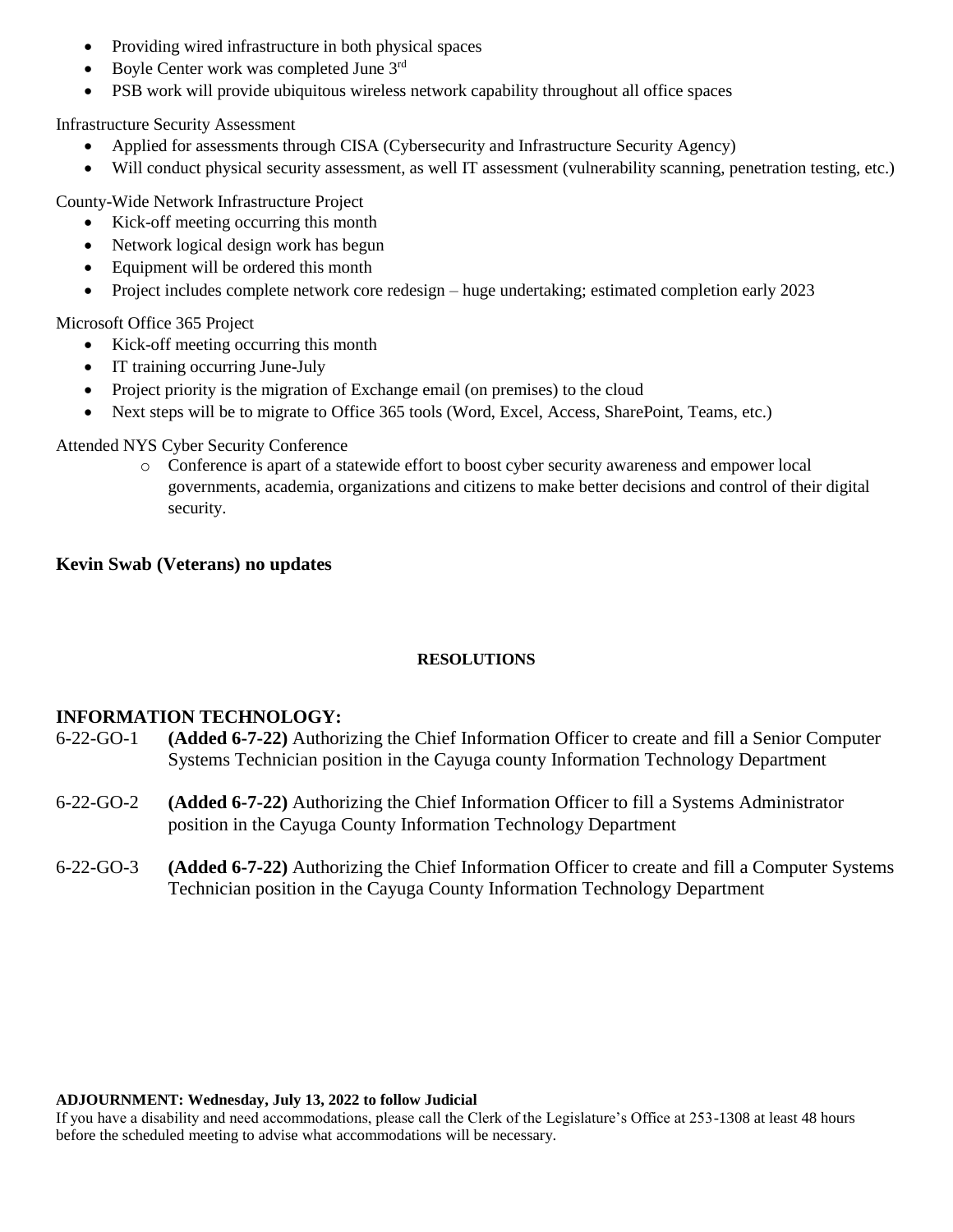## **RESOLUTION NO.\_\_\_\_\_\_\_\_\_\_\_\_\_\_\_ 6/21/22 IT Fill Senior Computer Systems Technician rev**

### **Authorizing the Chief Information Officer to create and fill a Senior Computer Systems Technician position in the Cayuga County Information Technology Department.**

BY: Hon. Christopher Petrus, Chair of the Government Operations Committee Hon. Hans Pecher, Chair of the Ways & Means Committee

**WHEREAS**, There is a need for a Senior Computer Systems Technician in the Information Technology Department to provide top-tier support for various IT systems and processes; and,

**WHEREAS,** This position is being created to begin the transition away from contracted IT support services and allow the County to retain local IT talent within the department; and,

**WHEREAS**, Funds are currently available in the 2022 budget in the Professional Services account A16104 54059 and can be transferred to cover the costs for this position; NOW THEREFORE BE IT

**RESOLVED**, That the Cayuga County Legislature creates a Senior Computer Systems Technician position (37.5 hrs) (Grade 30 of the CSEA Bargaining Unit) in the Department of Information Technology with the jurisdictional class allocation being Competitive; and be it further

**RESOLVED**, That the Chief Information Officer be authorized to fill the Senior Computer Systems Technician position (37.5 hrs), in accordance with the Civil Service Rules and Regulations and the Policies of the County of Cayuga, and this authorization is valid through June 30, 2022 in accordance with policy resolution 307-20, and be it further

**RESOLVED,** That the Director of Finance makes the following budget transfer:

|                                    | Increase | Decrease |
|------------------------------------|----------|----------|
| A16101 51001 Salaries FT           | \$33,255 |          |
| A16101 58001 Social Security       | \$2,283  |          |
| A16101 58002 Retirement            | \$2,909  |          |
| A16101 58003 Health Insurance      | \$3,377  |          |
| A16101 58004 Dental Insurance      | \$160    |          |
| A16104 54059 Professional Services |          | \$41,984 |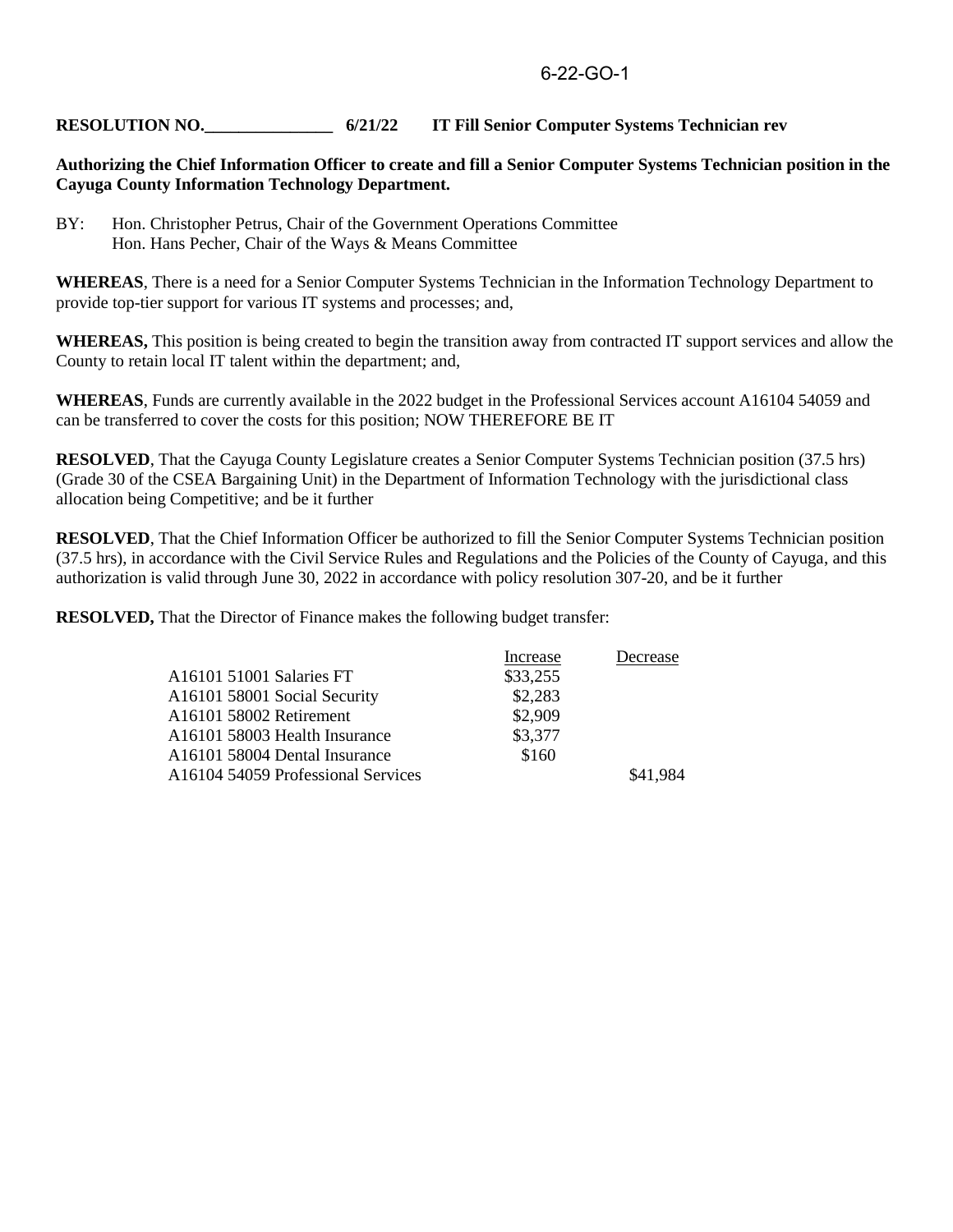## **RESOLUTION NO.** 6/21/22 **IT Fill Systems Administrator rev**

#### **Authorizing the Chief Information Officer to create and fill a Systems Administrator position in the Cayuga County Information Technology Department.**

BY: Hon. Christopher Petrus, Chair of the Government Operations Committee Hon. Hans Pecher, Chair of the Ways & Means Committee

**WHEREAS**, there is a need for a Systems Administrator in the Information Technology Department to provide top-tier support for various IT systems and processes; and,

**WHEREAS,** this position is being created to begin the transition away from contracted IT support services and allow the County to retain local IT talent within the department; and,

**WHEREAS**, funds are currently available in the 2022 budget in the Professional Services account A16104 54059 and can be transferred to cover the costs for this position; NOW THEREFORE BE IT

**RESOLVED**, that the Cayuga County Legislature creates a Systems Administrator position (37.5 hrs) (Grade 30 of the CSEA Bargaining Unit) in the Department of Information Technology with the jurisdictional class allocation being Competitive; and be it further

**RESOLVED**, that the Chief Information Officer be authorized to fill the Systems Administrator position (37.5 hrs), in accordance with the Civil Service Rules and Regulations and the Policies of the County of Cayuga, and this authorization is valid through June 30, 2022 in accordance with policy resolution 307-20, and be it further

**RESOLVED**, that the Director of Finance makes the following budget transfer:

|                                    | Increase | Decrease |
|------------------------------------|----------|----------|
| A16101 51001 Salaries FT           | \$33,255 |          |
| A16101 58001 Social Security       | \$2,283  |          |
| A16101 58002 Retirement            | \$2,909  |          |
| A16101 58003 Health Insurance      | \$3,377  |          |
| A16101 58004 Dental Insurance      | \$160    |          |
| A16104 54059 Professional Services |          | \$41,984 |